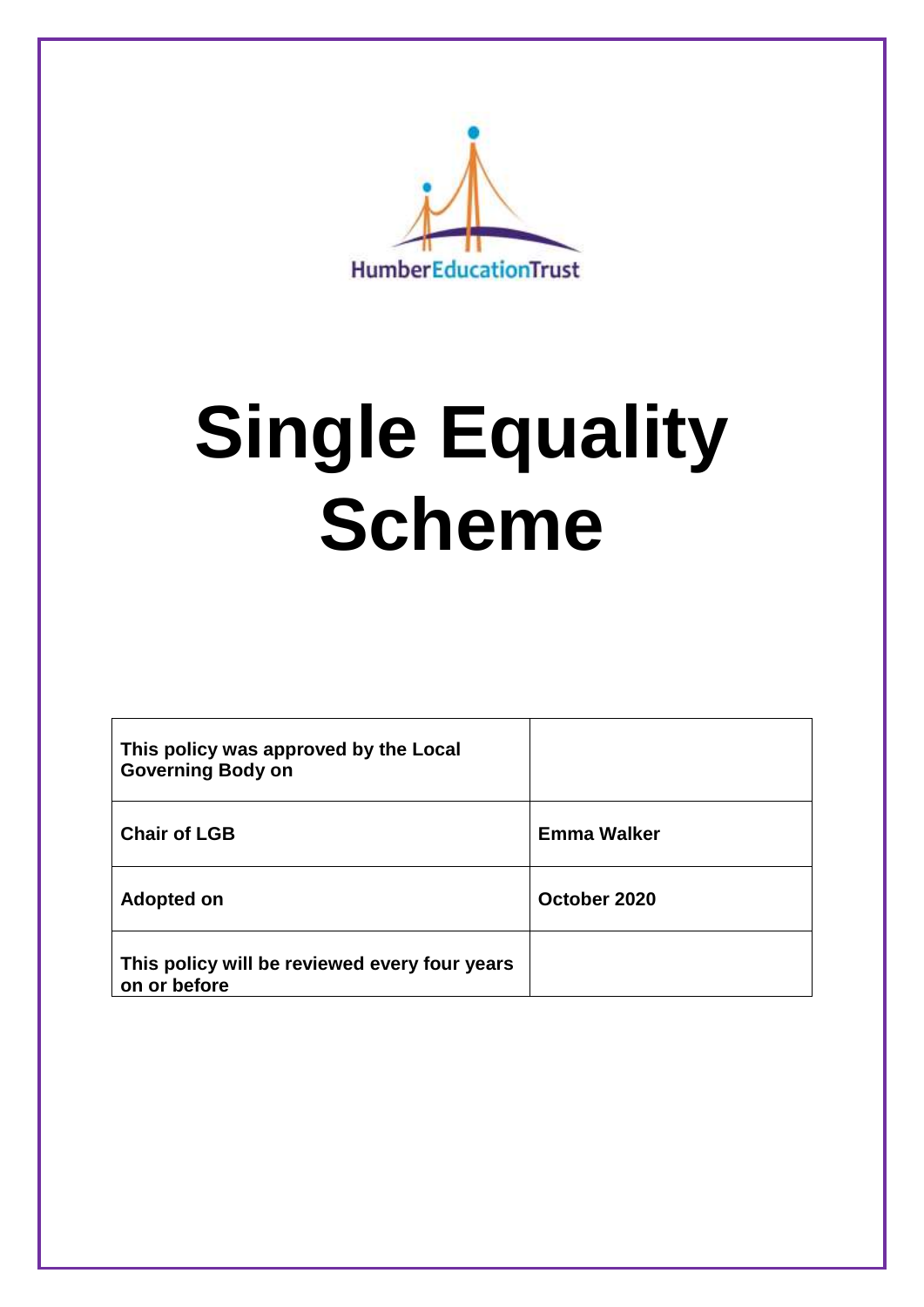At Frederick Holmes School we believe that everyone within our school community should be provided with the same opportunities. We believe our school should provide a happy, safe and caring environment where every individual is valued and respected. We aim to foster strong, healthy relationships which show awareness, knowledge, understanding and acceptance of the individual needs of others. Discrimination, harassment or victimisation on any grounds will not be tolerated and all students, staff and parents and carers are made aware of this.

We are committed to ensuring the participation of all our children in the community. curriculum, wider curriculum and culture of the school and aim to provide a broad, balanced, relevant and challenging curriculum through which all children are prepared for a culturally diverse and multi-ethnic society and all have the opportunity to reach their full potential.

Note: - The Schools' Single Equality Scheme should be read in conjunction with HET's Single Equality Scheme (SES), Equality policy and Equality/Diversity policy.

#### **Introduction**

All schools have a duty to comply with a large and complex suite of equality legislation. This Single Equality Scheme has been devised to ensure that all our policies and practices meet with all the legislative requirements. In particular, the Equality Act 2010, which provides a single, consolidated source of discrimination law. In respect of this and in consideration of the general duty, this scheme has due regard to the need to:

- Eliminate unlawful discrimination, harassment and victimisation
- Advance equality of opportunity between people who share a protected characteristic\* and those who do not. In particular, to the need to:

a. remove or minimise disadvantages suffered by persons who share a protected characteristic that are connected to that characteristic;

b. takes steps to meet the needs of persons who share a relevant protected characteristic that are different from the needs of persons who do not share it;

c. encourages persons who share a relevant protected characteristic to participate in public life or in any other activity in which participation by such persons is disproportionately low.

• Foster good relations between people who share a protected characteristic and those who do not. In particular, to the need to:

- a. tackle prejudice, and
- b. promote understanding

(\*Protected characteristics are explained in more detail in our Equality and Diversity Policies – Pupils and Employees).

Frederick Holmes School's Single Equality Scheme reflects the general and specific duties on schools as detailed in Equality Act 2010. We are committed to responding to all diversity related legislation and feel that a single equality scheme is the best mechanism for achieving this.

This Single Equality Scheme was developed collaboratively and is the result of Frederick Holmes School working with pupils, staff, parents and carers, and school governors. A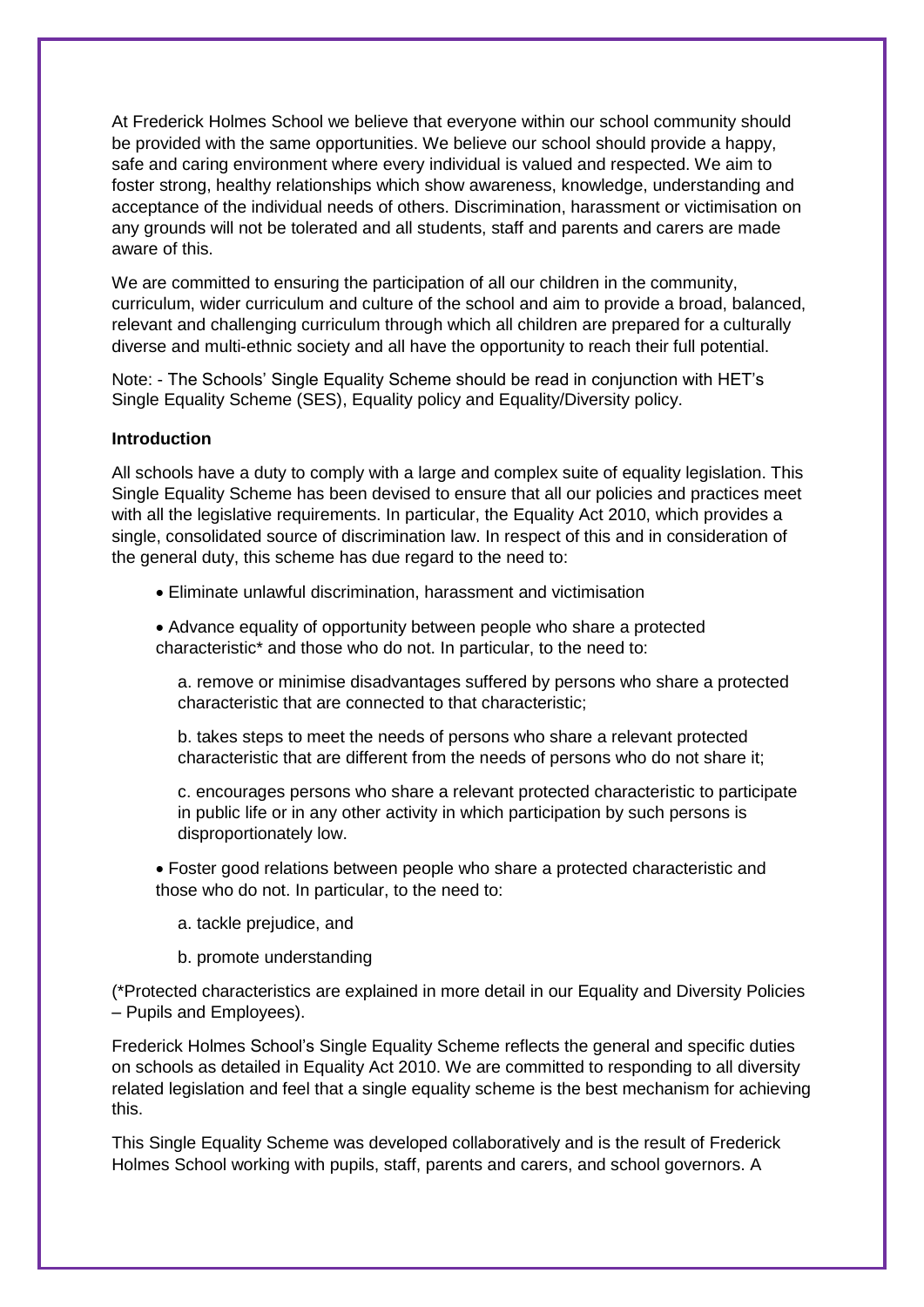number of consultations, discussions, both formal and informal, were held with a variety of our stakeholders.

This scheme is intended to cover all pupils, staff and parents with particular reference to the nine 'protected characteristics': sex, race, disability, religion or belief, sexual orientation, gender reassignment, pregnancy or maternity, age, being married or in a civil partnership.

#### **School Context**

Our relentless commitment to inclusion and securing equality of access for all is underpinned by our understanding of the context in which we work and the range of vulnerable children and families.

Frederick Holmes School currently has 89 children on roll from 2 to 19 years.

100% of our children are identified as having SEND due to the nature of the school.

Frederick Holmes School has 42% of children entitled to free school meals.

The % of EAL pupils is 18% and MEG pupils is 22%. The main language spoken, other than English, is Polish.

School data shows that a substantial proportion of children enter our school with skills and knowledge below those typical for their age. Speech and language delay is a particular concern.

Attendance is lower than the national average and is generally around 88%. This is due to the nature of our children's disability and the high medical needs that many have.

Exclusions remain a last resort in our school. There have been no permanent or fixed term exclusions in the past 15 years.

### **Roles and Responsibilities for Implementing the Single Equality Scheme**

The Board of directors will:

- To ensure that the equality information and objectives as set out in this Single Equality Scheme are published and communicated throughout each of the schools within HET, including to staff, pupils and parents, and that they are reviewed and updated at least once every four years
- To hold to account each Local Governing Body within HET to have an up to date Single Equality Policy for their school and on an annual basis produce Local Governing Board minutes to the Board on the impact and delivery of their Single Equality Policy.
- To ensure that all Directors and Trustees are aware of their legal responsibilities under equality legislation

The Chief Executive Officer will:

• To provide accurate and appropriate information to the Board of Directors to enable them to publish and demonstrate compliance with the Public Sector Equality Duty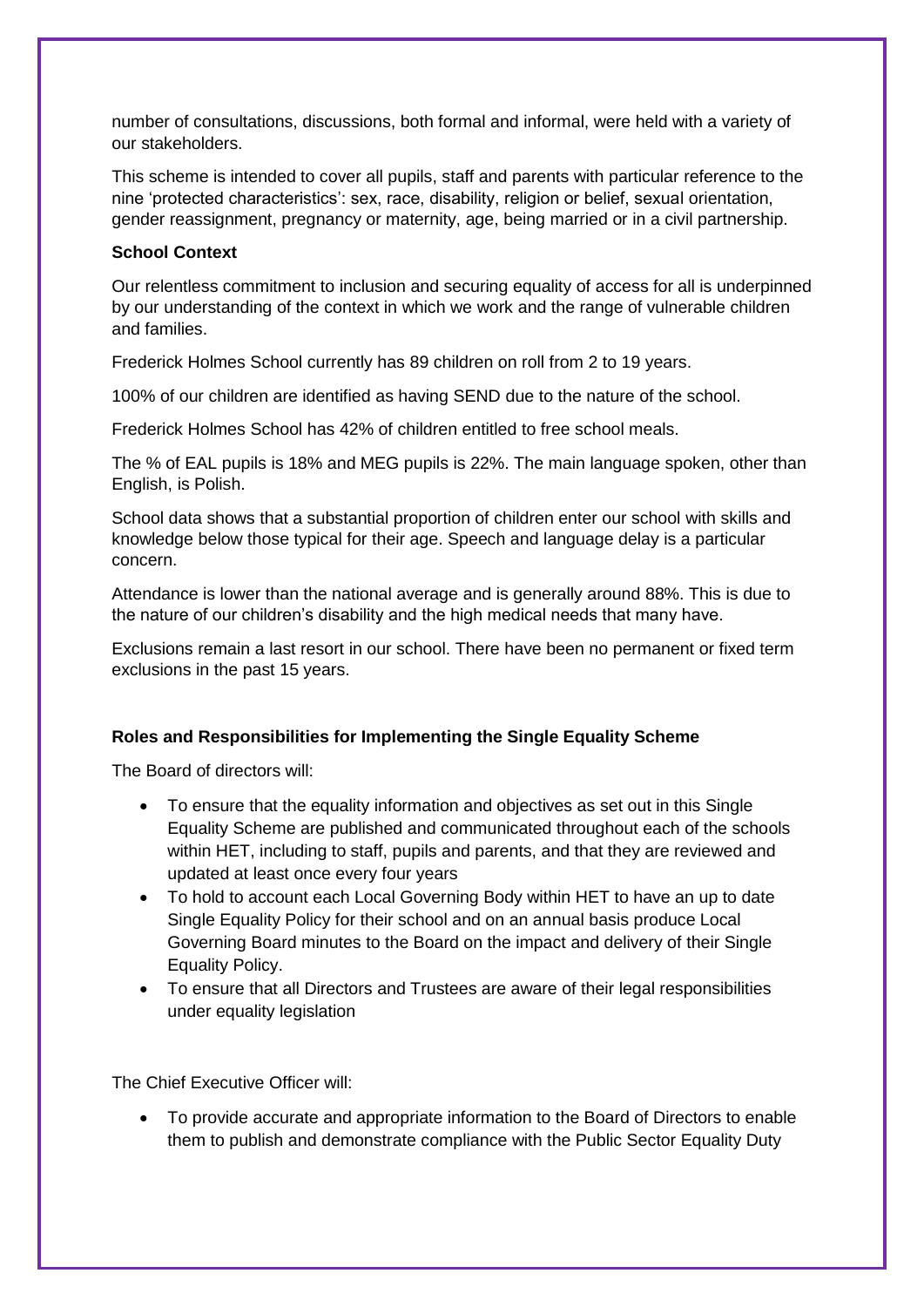- To make sure that steps are taken to address the Trust/School stated equality objectives
- To provide regular information for staff and Directors about progress against stated equality objectives
- To make sure that all staff understand their responsibilities under the Public Sector Equality Duty and receive training and support to carry these out as appropriate to their role
- To take appropriate and effective action in cases of alleged discrimination, harassment and victimisation

The Headteacher/Principal will:

- ensure that staff and parents are informed about the Single Equality Scheme
- ensure that the scheme is implemented effectively and is embedded into the culture of the school
- review the scheme every 4 years
- manage any day to day issues arising from the policy whether for pupils or for the school as an employee
- ensure staff have access to training which helps to implement the scheme
- liaise with external agencies regarding the policy so that the school's actions are in line with the best advice available
- monitor the scheme and report to the governing body at least annually, on the effectiveness of the policy
- ensure that SLT are kept up to date with any development / action plan arising from the policy
- provide appropriate support and monitoring for any pupils for whom the scheme has direct relevance with assistance from relevant agencies

The Local Governing Body will:

- support the Principal/Head teacher in implementing any actions necessary
- inform and consult about the parents about the scheme
- evaluate and review this scheme every four years

The Parent / Carers will:

- have access to the scheme
- be encouraged to support the scheme and adopt its principles
- have the opportunity to attend any meetings / awareness raising sessions to the scheme
- have the right to the informed of any incident related to this scheme which could directly affect their child

School Staff will:

- accept that this is a whole school issue and support the Single Equality Scheme
- engender and embody the principles of the scheme
- be aware of the Single Equality Scheme and how it relates to them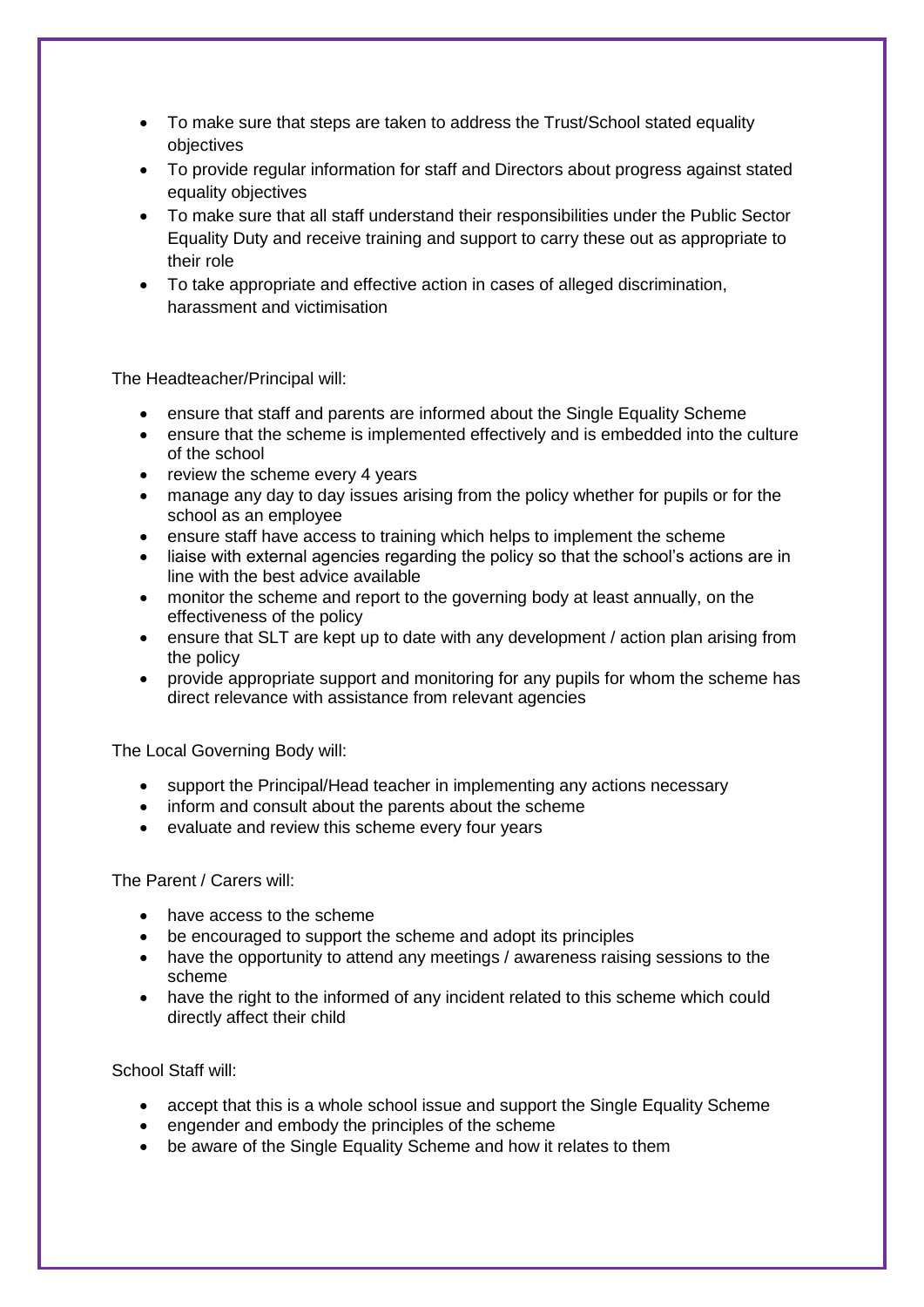Pupils will:

- be involved in and made aware of the scheme
- be expected to act in accordance, appropriately to age and ability with principles of the scheme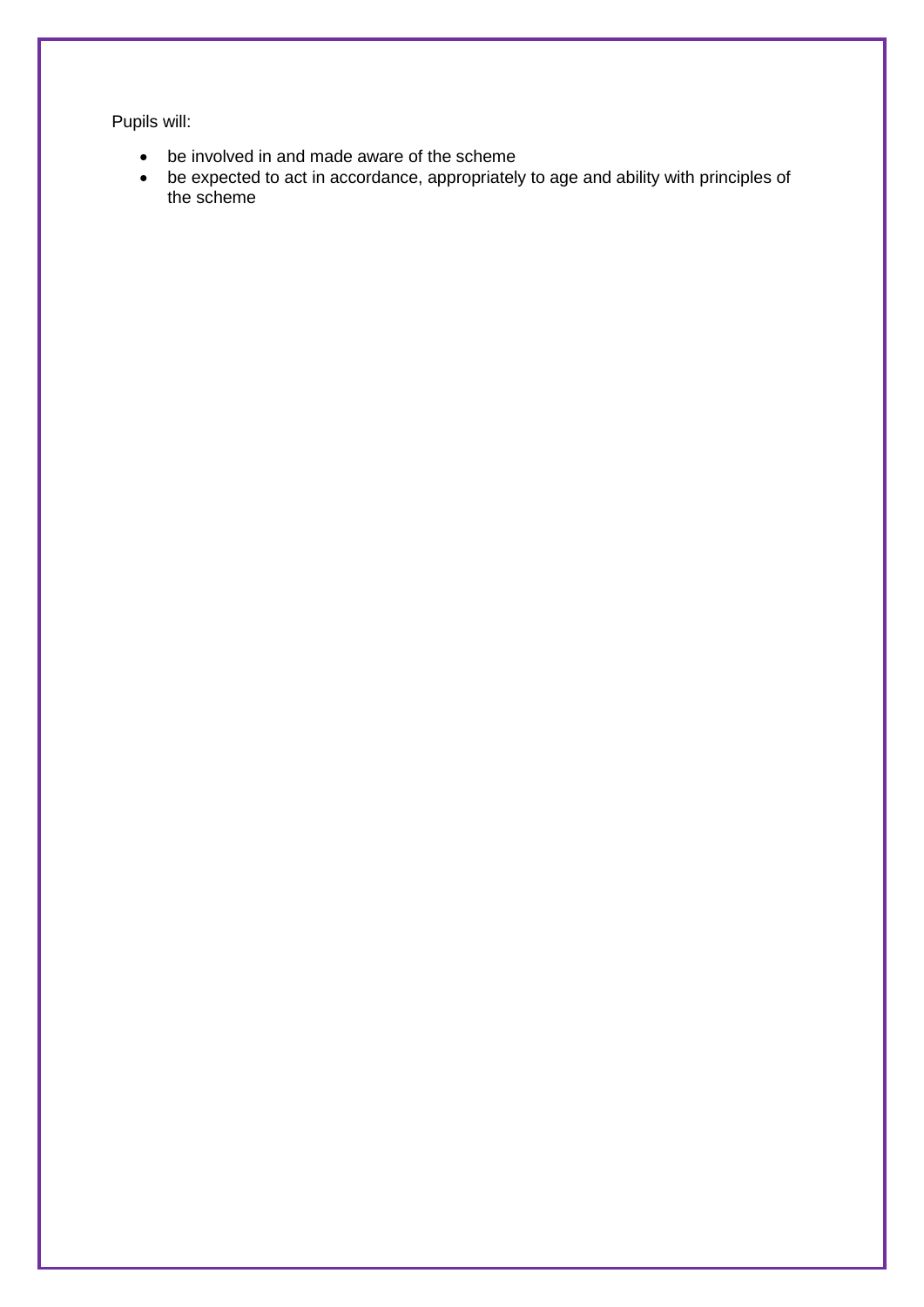## **Single Equality Objectives: September 2020**

In the next four years we will:

| <b>Objectives</b>                                                                                                                                                    | <b>Success Criteria</b>                                                                                                                                                                                                                                                                                                                                                               | <b>Actions</b>                                                                                                                                                                                                           | <b>Resources</b>                                                |
|----------------------------------------------------------------------------------------------------------------------------------------------------------------------|---------------------------------------------------------------------------------------------------------------------------------------------------------------------------------------------------------------------------------------------------------------------------------------------------------------------------------------------------------------------------------------|--------------------------------------------------------------------------------------------------------------------------------------------------------------------------------------------------------------------------|-----------------------------------------------------------------|
|                                                                                                                                                                      | (outcomes)                                                                                                                                                                                                                                                                                                                                                                            | (processes)                                                                                                                                                                                                              | (inputs)                                                        |
| Review and update<br>Accessibility Plan.                                                                                                                             | Accessibility Plan updated in line with guidance or<br>earlier in response to need                                                                                                                                                                                                                                                                                                    | Review / audit the 2019 version already<br>created by Frederick Holmes School                                                                                                                                            | <b>SLT</b>                                                      |
| Close the gap in<br>achievement between<br>those pupils who attract<br>Pupil Premium and<br>'others'.                                                                | Reduced gap in achievement between 'pupil<br>premium' children and 'others'<br>All pupils make appropriate levels of progress in<br>line with school expectations                                                                                                                                                                                                                     | See Annual Pupil Premium Report<br>Cross reference to catch up<br>interventions and their impacts on a<br>termly basis<br>Regular monitoring of school data (both<br>recovery curriculum and across all<br>phase areas). | <b>SLT</b>                                                      |
| Increase the<br>opportunities for<br>children, no matter what<br>their ability, to access a<br>suitable curriculum and<br>increase their abilities to<br>communicate | Identified children access provision adapted to their<br>need<br>Pupils have most appropriate AAC support to<br>ensure successful expressive communication<br>100% of pupils using AAC will be able to access<br>activities, resources and learning appropriately<br>Teachers feel confident in how best to support<br>pupils' expressive and receptive communication<br>development. | Pupils identified<br>Staff training where required<br>Provision adapted to meet their need<br>Review of communication targets on<br>regular basis                                                                        | SLT with support<br>from Speech and<br>Language Therapy<br>Team |